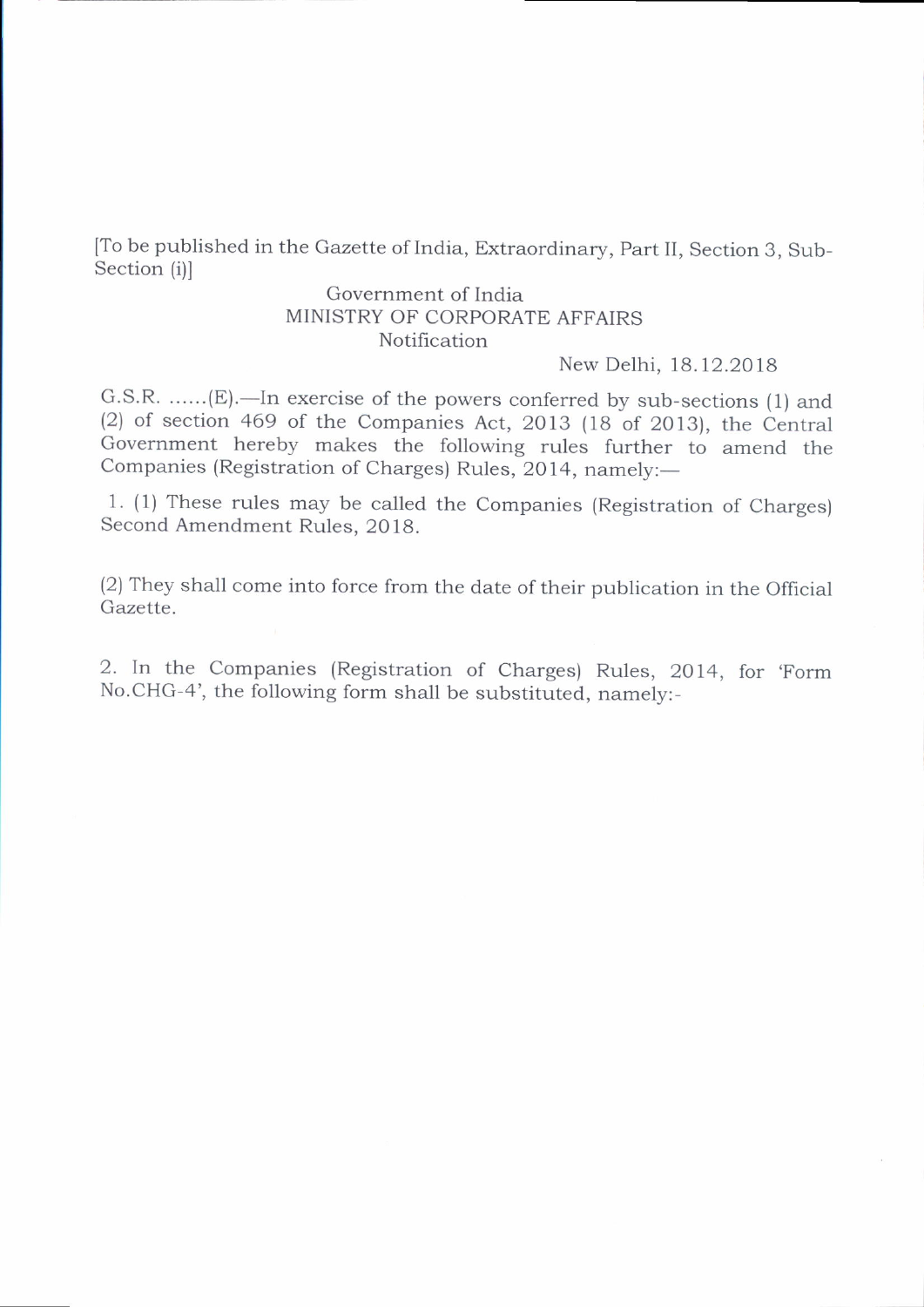| <b>FORM NO. CHG-4</b><br>[Pursuant to section 82(1) of the<br>Companies Act, 2013 and Rule 8(1)<br>of the Companies (Registration of<br>Charges) Rules, 2014]                              | Particulars for satisfaction<br>of charge thereof<br>सत्यमव जयत                                          |  |  |  |
|--------------------------------------------------------------------------------------------------------------------------------------------------------------------------------------------|----------------------------------------------------------------------------------------------------------|--|--|--|
| Form Language o English o Hindi<br>Refer the instruction kit for filing the form                                                                                                           |                                                                                                          |  |  |  |
| (a) *Corporate identity number (CIN) or<br>1.<br>foreign company registration number (FCRN) of the company<br>(b) Global location number (GLN) of company<br>(a) Name of the company<br>2. | Pre-fill<br>(b) Address of the registered office or principal place of business in India of the company  |  |  |  |
|                                                                                                                                                                                            |                                                                                                          |  |  |  |
|                                                                                                                                                                                            |                                                                                                          |  |  |  |
| (c) email ID of the company<br>3. *This form is for registration of O Satisfaction of charge                                                                                               |                                                                                                          |  |  |  |
| 4. (a) *Whether the form is being filed                                                                                                                                                    |                                                                                                          |  |  |  |
| (i) Beyond 30 days but within 300 days from the date of satisfaction $\Box$ Yes $\Box$ No                                                                                                  |                                                                                                          |  |  |  |
| If yes, give reasons for the delay and mention the duration of delay                                                                                                                       |                                                                                                          |  |  |  |
|                                                                                                                                                                                            |                                                                                                          |  |  |  |
|                                                                                                                                                                                            |                                                                                                          |  |  |  |
| (ii) Beyond 300 days                                                                                                                                                                       | $\Box$ Yes $\Box$ No                                                                                     |  |  |  |
|                                                                                                                                                                                            | (if yes, an application will be required to be made to Central Government for extension of further time) |  |  |  |
| (b) *Whether the applicant is O Company O Charge holder                                                                                                                                    |                                                                                                          |  |  |  |

 $\mathcal{K}^{\mathcal{A}}_{\mathcal{A}}$  and  $\mathcal{A}^{\mathcal{A}}_{\mathcal{A}}$ 

 $\label{eq:2.1} \begin{array}{c} \mathcal{A} \\ \mathcal{B} \\ \mathcal{B} \end{array}$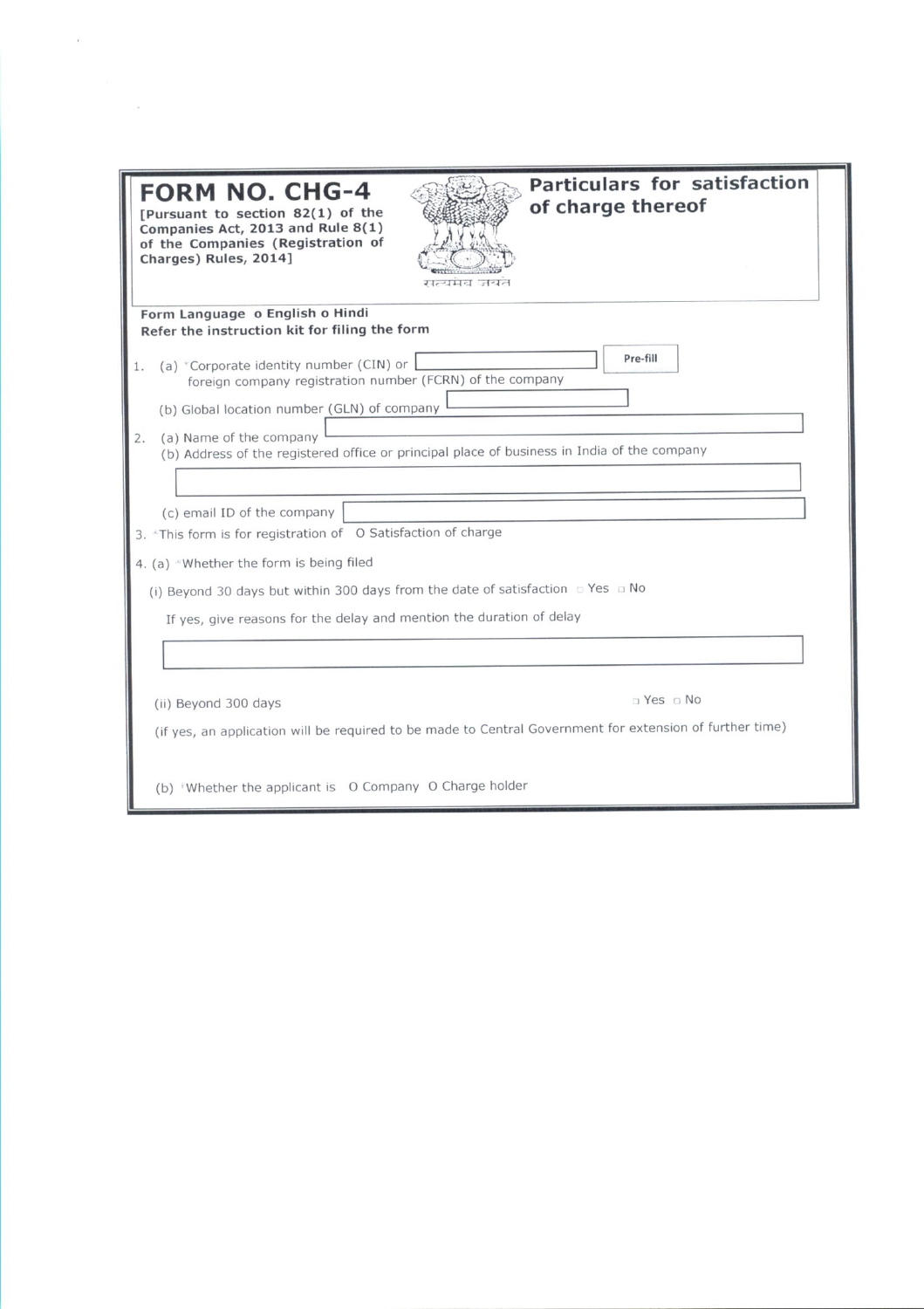|    | Whether charge is satisfied in favour of asset reconstruction company (ARC) or assignee      |                    | No<br>i es                                                                                                                                                                                                                |  |
|----|----------------------------------------------------------------------------------------------|--------------------|---------------------------------------------------------------------------------------------------------------------------------------------------------------------------------------------------------------------------|--|
|    | Charge oreation identification (ID) number                                                   | $P - 5 - 5$        |                                                                                                                                                                                                                           |  |
| Е. | (3) "Particulars of the charge holder or ARC or assignee                                     |                    | Get list of chargeholders                                                                                                                                                                                                 |  |
|    | Name of chargeholder                                                                         |                    |                                                                                                                                                                                                                           |  |
|    |                                                                                              |                    |                                                                                                                                                                                                                           |  |
|    | In oase of others,                                                                           |                    |                                                                                                                                                                                                                           |  |
|    | CIN, if applicable                                                                           |                    | $P - e - 11$                                                                                                                                                                                                              |  |
|    | Name                                                                                         |                    |                                                                                                                                                                                                                           |  |
|    | Address                                                                                      |                    |                                                                                                                                                                                                                           |  |
|    |                                                                                              |                    |                                                                                                                                                                                                                           |  |
|    |                                                                                              |                    |                                                                                                                                                                                                                           |  |
|    |                                                                                              |                    |                                                                                                                                                                                                                           |  |
|    | $e-r-a+D$                                                                                    |                    |                                                                                                                                                                                                                           |  |
|    |                                                                                              |                    |                                                                                                                                                                                                                           |  |
|    | (b) Particulars of creation of original charge and subsequent modifications                  |                    |                                                                                                                                                                                                                           |  |
|    | (i) Charge creation date                                                                     |                    | (DD:MM/YYYYY)                                                                                                                                                                                                             |  |
|    | (DD/MM/YYYY)<br>(ii) Charge last modified date                                               |                    |                                                                                                                                                                                                                           |  |
|    | (iii) Final amount secured                                                                   |                    |                                                                                                                                                                                                                           |  |
|    | (In case the amount is in foreign currency, rupee equivalent to be stated) (in Rs ).         |                    |                                                                                                                                                                                                                           |  |
|    | (iv) Amount secured by the charge in words.                                                  |                    |                                                                                                                                                                                                                           |  |
|    |                                                                                              |                    |                                                                                                                                                                                                                           |  |
|    |                                                                                              |                    |                                                                                                                                                                                                                           |  |
|    | (v) In case amount secured by the charge is in foreign currency, mention details             |                    |                                                                                                                                                                                                                           |  |
|    |                                                                                              |                    |                                                                                                                                                                                                                           |  |
|    |                                                                                              |                    |                                                                                                                                                                                                                           |  |
|    | 7. * Date of Satisfaction of charge in full                                                  |                    |                                                                                                                                                                                                                           |  |
|    |                                                                                              |                    |                                                                                                                                                                                                                           |  |
|    | <b>Attachments</b>                                                                           |                    | List of attachments                                                                                                                                                                                                       |  |
| 1. | * Letter of the charge holder stating that the amount                                        |                    | Attach                                                                                                                                                                                                                    |  |
| 2. | has been satisfied;<br>Optional attachment(s) - if any                                       |                    | Attach                                                                                                                                                                                                                    |  |
|    |                                                                                              |                    | <b>Remove Attachment</b>                                                                                                                                                                                                  |  |
|    |                                                                                              | <b>Declaration</b> | dated <sup>*</sup>                                                                                                                                                                                                        |  |
|    | I am authorized by the Board of Directors of the Company vide resolution number <sup>+</sup> |                    | to sign this form and declare that all the requirements of Companies Act, 2013 and the rules made thereunder                                                                                                              |  |
|    |                                                                                              |                    | in respect of the subject matter of this form and matters incidental thereto have been complied with. I also<br>declare that all the information given herein above is true, correct and complete and as per the attached |  |
|    | charge instrument(s) or document(s) and nothing material has been suppressed.                |                    |                                                                                                                                                                                                                           |  |

 $\mathbf{x}$